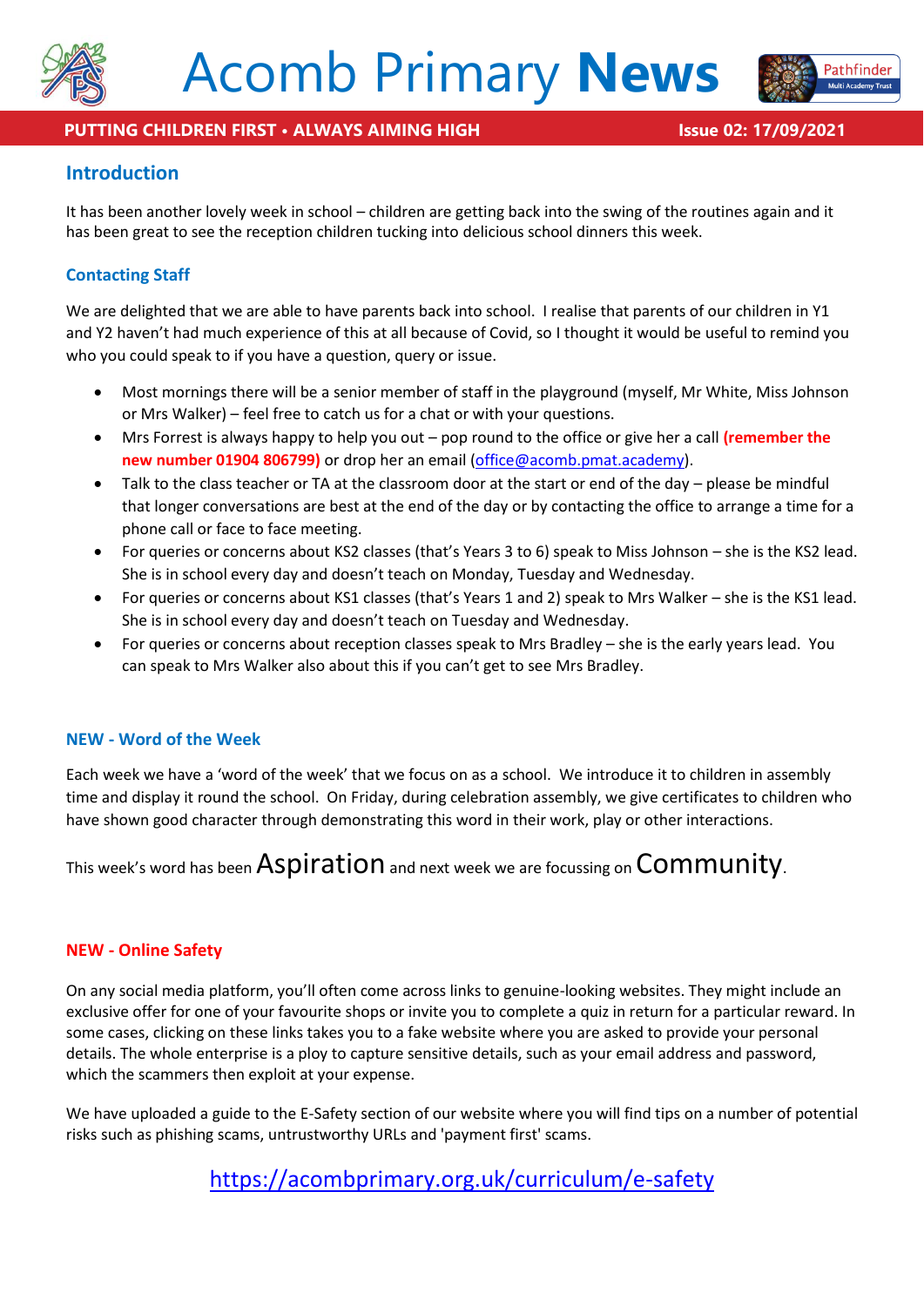



Pathfinder

#### **NEW - Morrison's Vouchers**

We have registered for the 'Good to Grow' scheme so please send any vouchers Morrison's vouchers you receive to school. We hope to put them towards some gardening equipment for the Out of School Club. Thank you.

#### **NEW - Consent for Flu Immunisation**

Please see the attached letter regarding the flu immunisation which is scheduled, in school, for Wednesday 20<sup>th</sup> October. (Consent must be agreed via the link by a parent/carer – **we are not able to do this for you**).

#### **NEW - Key stage 2 children**

Any children in KS2 who wish to play football on the field during break times must have a change of clothes e.g. joggers/old trousers to put on instead of their school trousers/skirt.

#### **NEW - School clothes**

Please remember that all items of clothing, coats, shoes, boots should be labelled with your child's name so that we can return them to the owner if they are lost. A reminder too that the children should have a change of shoes to wear indoors. Thank you.

#### **NEW - School Crossing Patrol Vacancy**

As many of you know, since the retirement of the long-serving Malcolm, we have had a vacancy for a School Crossing Patrol on Acomb Road. We are very keen to see this position filled to make a safer commute to school for all of us. If you think you may be able to help, or you may know someone who be interested, please see the attachment leaflet with details of the role and how to apply.

# **Could you work a School Crossing Patrol?**

#### **Your School Needs You!**

We are looking for a committed person to join our School Crossing Patrol Service for your School. You will be responsible for ensuring the safety of the children crossing.

Full training and uniform is provided.

£9.79 per hour, term-time only and up to 7 hours per week. Suitable for Job-Share.

The job is sociable, responsible and we welcome applications from people of all ages.

Applicants must be prepared to work in all weather conditions, be polite and able to communicate well.

For an informal chat about this opportunity,



please ring 07909 685095

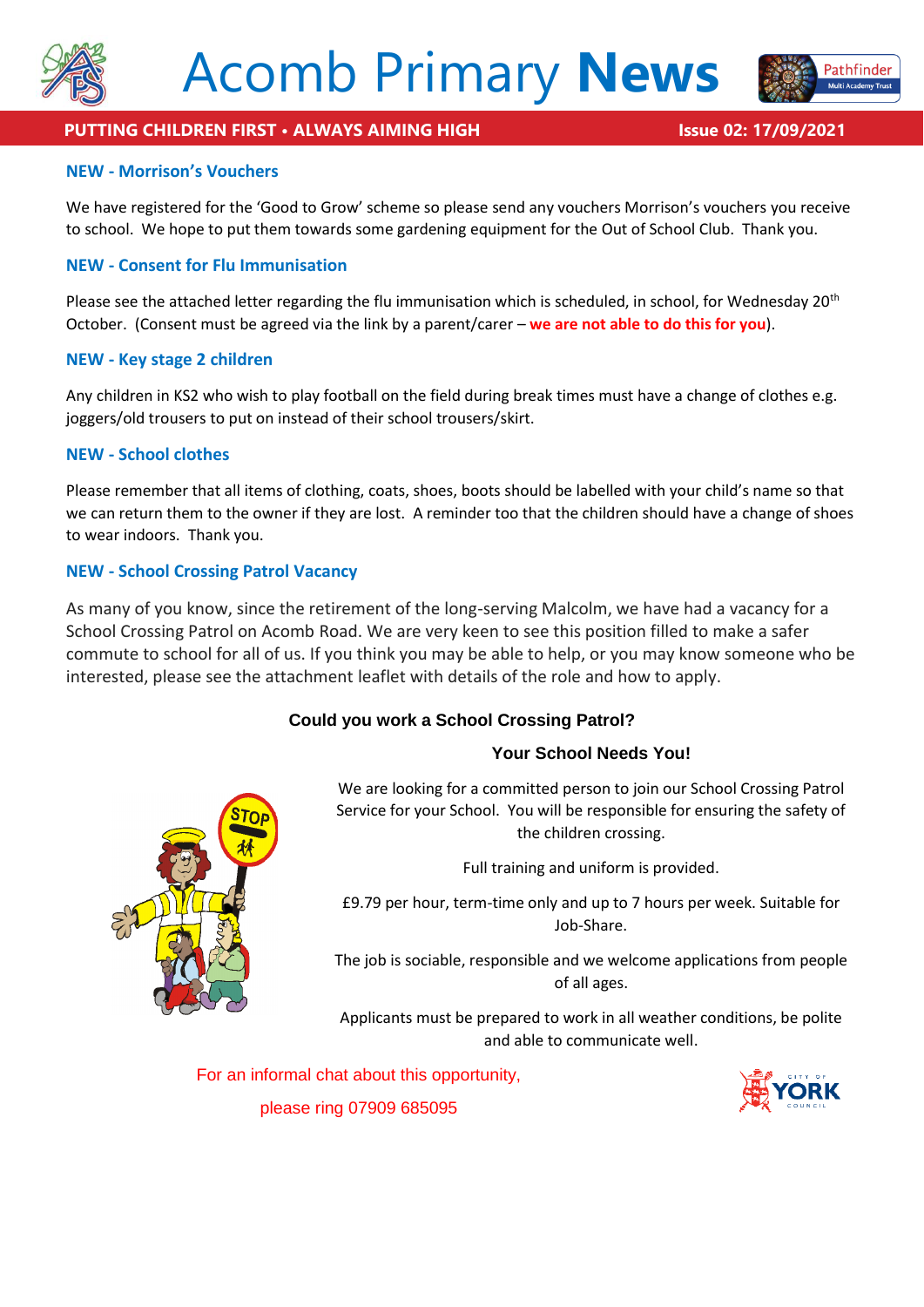

# **PUTTING CHILDREN FIRST • ALWAYS AIMING HIGH Issue 02: 17/09/2021**

#### **REMINDER - Welcome meetings**

| Monday 20 <sup>th</sup>    | 5.00pm-5.30pm | <b>Early Years</b> |
|----------------------------|---------------|--------------------|
|                            | 5.30pm-6.00pm | Y3 & Y4            |
| Tuesday 21st               | 5.00pm-5.30pm | Υ1                 |
|                            | 5.30pm-6.00pm | Υ2                 |
| Wednesday 22 <sup>nd</sup> | 5.00pm-5.30pm | Υ6                 |
| Thursday 23rd              | 5.00pm-5.30pm | Y5                 |

Welcome meetings this year will be held in the school hall, with a short

presentation from the teachers about the year ahead, routines etc. There will be an opportunity at the end of the meeting to walk through the classroom to see the environment your child is working in if you wish to. We are using the hall to aid ventilation and distancing. The classrooms will be busier with lots of people so we would suggest face masks for use in this more crowded area. We also ask you not to bring children to this meeting to reduce the number of people gathering.

Presentations used will be shared online afterwards for those who can't make the above times.

# **Reminder - Macmillan Coffee Afternoon**



Friday  $24<sup>th</sup>$  2.00pm-3.00pm Outside the hall (weather permitting)

# **Reminder - E-Safety – NOS account and app**

We have signed up this year for National Online Safety – a website full of useful resources to help parents learn about keeping their children safe online. There is a huge range of explainer videos, help guides and training videos that you can access as well as a useful app that provides easy access to these tools. These resources cover areas such as – use of social media, adding parental restrictions to a mobile phone, common apps, games and websites and much more.



It is completely free for parents and carers. To join, follow this link:

<https://nationalonlinesafety.com/enrol/acomb-primary-school> and sign up for an account.

Once you have an account, you can download the app:

<https://apps.apple.com/gb/app/national-online-safety/id1530342372>

<https://play.google.com/store/apps/details?id=uk.co.nationaleducationgroup.nos>